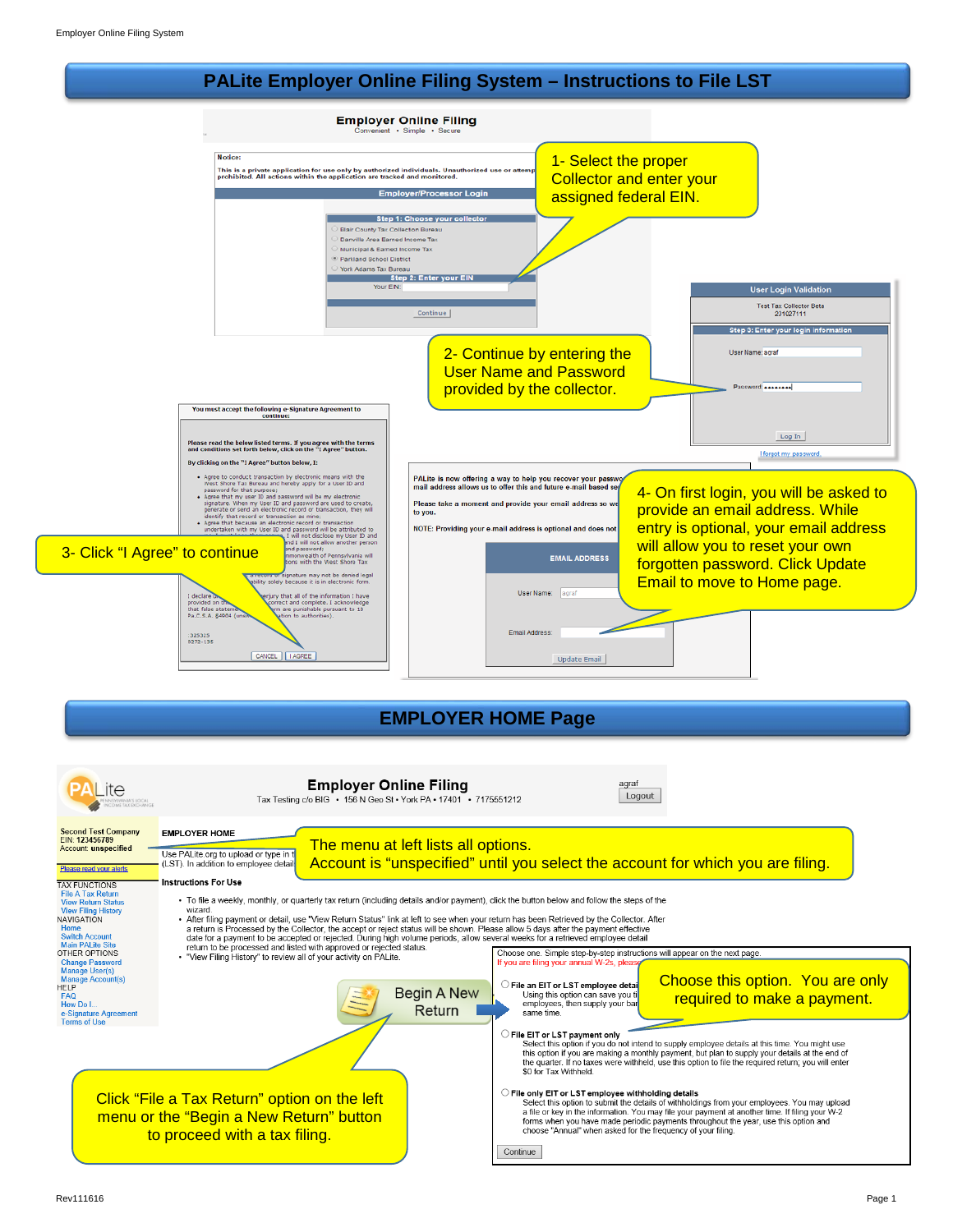Employer Online Filing System